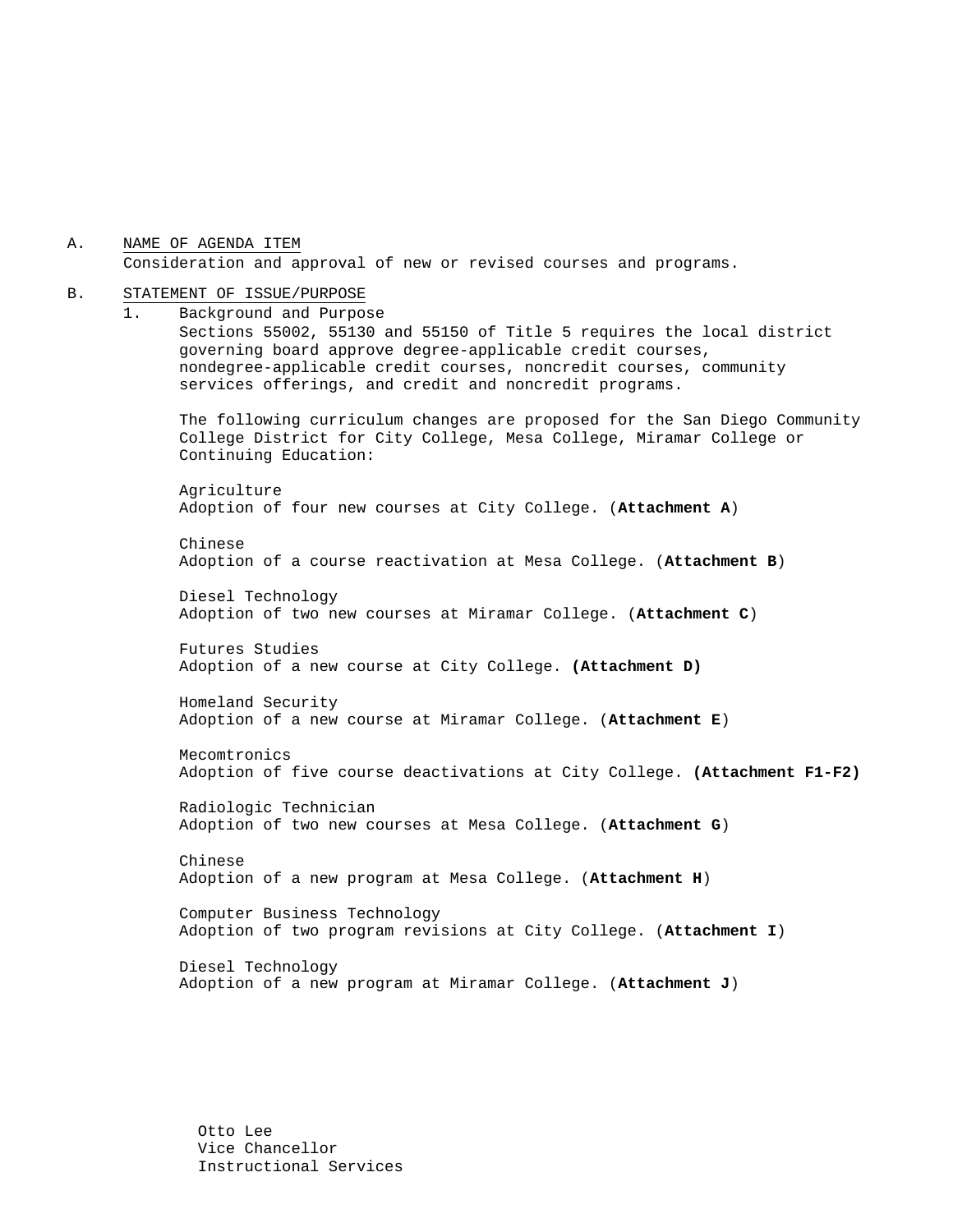Sociology Adoption of a program revision at Mesa College. (**Attachment K**)

2. Cost and Funding

There is no additional cost to the District

C. PROPOSAL

The Board of Trustees hereby grants authority to take the action outlined in Part A.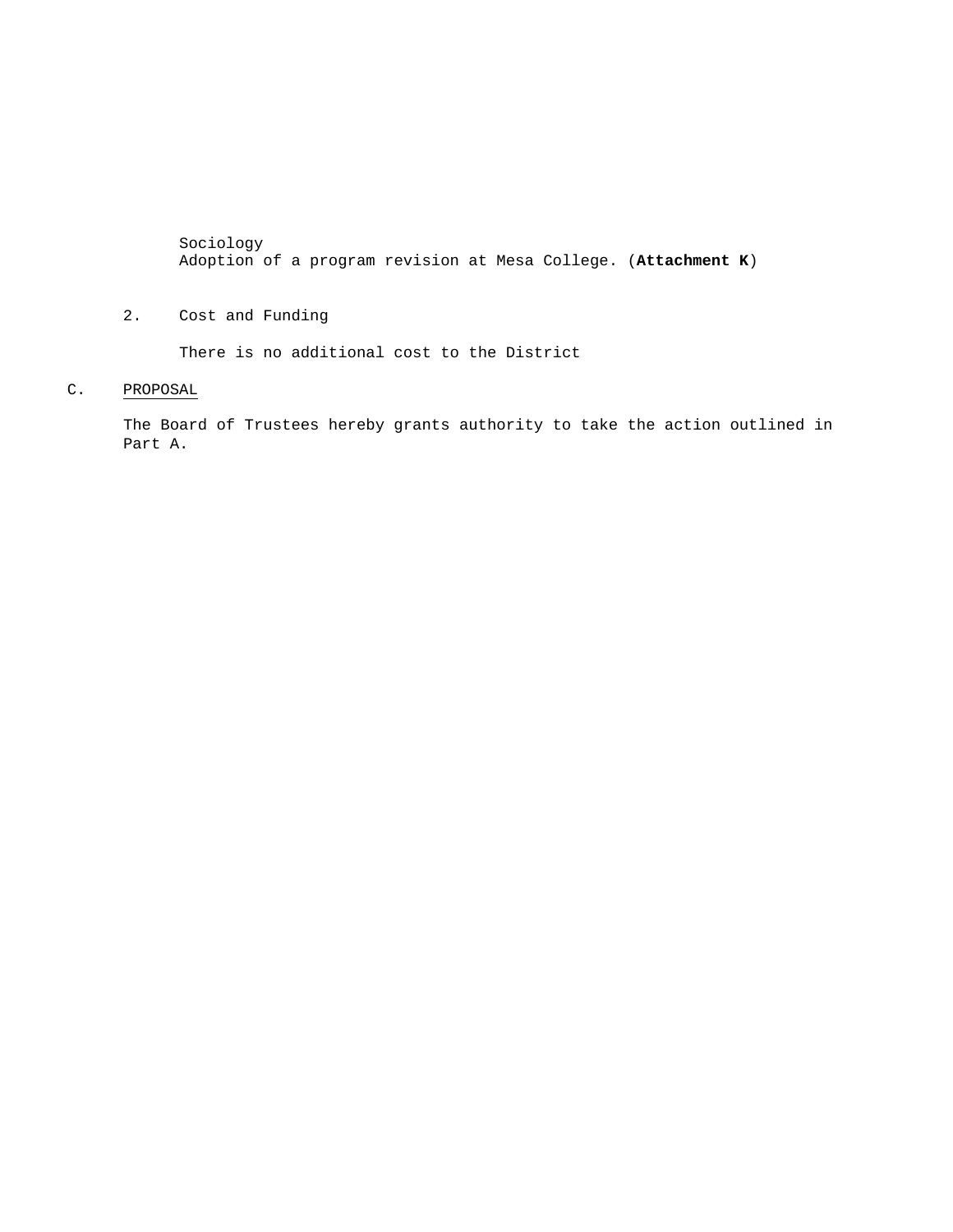Adoption of four new courses at City College.

Proposed new courses at City College:

#### **108 Building Fertile Soil Organically 24 - 27 hours lecture, 72 - 81 hours lab, 3 units Letter Grade or Pass/No Pass Option**

*Advisory:* English 101 with a grade of "C" or better, or equivalent or Assessment Skill Level R6 and W6.

This course demonstrates the vital connection between soil and the food chain that sustains life on this planet. Topics include current trends in soil erosion and degradation, the many roles that soil plays in our environment, symbiotic relationships between beneficial microorganisms and plants, and disease and pest suppression through proper soil management practices. Students participate in creating and maintaining enhanced soil fertility. This course is intended for students interested in the theory and practice of organic soil conservation and management. (FT) Associate Degree Credit & transfer to CSU and/or private colleges and universities.

#### **116 Drip Irrigation Basics 32 - 36 hours lecture, 2 units Letter Grade or Pass/No Pass Option**

*Advisory:* English 101 with a grade of "C" or better, or equivalent or Assessment Skill Level R6 and W6.

This course integrates theoretical and practical aspects of modern high efficiency, low volume irrigation design, installation and maintenance. Topics include water use in California's Southwestern desert climate, site analysis, soil/water relationships, and transformation of existing wasteful irrigation systems to efficient low volume systems. Students troubleshoot and solve irrigation system problems and prepare a cost estimate for an irrigation system. This course is intended for students interested in agriculture, water conservation, or landscape technology. (FT) Associate Degree Credit & transfer to CSU and/or private colleges and universities.

#### **118 Sustainable Landscaping Using Organic Methods**

**48 - 54 hours lecture, 3 units Letter Grade or Pass/No Pass Option** 

*Advisory:* English 101 with a grade of "C" or better, or equivalent or Assessment Skill Level R6 and W6.

This course integrates theoretical and practical aspects of chemical-free environmentally friendly landscape design, installation and maintenance. The course provides tried and true alternative horticultural practices that work with, rather than control, nature. This course is intended for students interested in landscaping, agriculture, water conservation, green landscape architecture, landscape technology, environmental design and sustainability. (FT) Associate Degree Credit & transfer to CSU and/or private colleges and universities.

#### **126 Introduction to Permaculture Design 32 - 36 hours lecture, 2 units Letter Grade or Pass/No Pass Option**

*Advisory:* English 101 with a grade of "C" or better, or equivalent or Assessment Skill Level R6 and W6.

This course introduces students to the strategies and techniques of applied permaculture design for creating resilient and livable human communities. Through observation of natural patterns and understanding mutually beneficial relationships in gardens as well as other permaculture principles, students learn how to grow food and plants in harmony with nature. This course is intended for students pursuing careers in agriculture, environmental studies, landscaping and urban planning. (FT) Associate Degree Credit & transfer to CSU and/or private colleges and universities.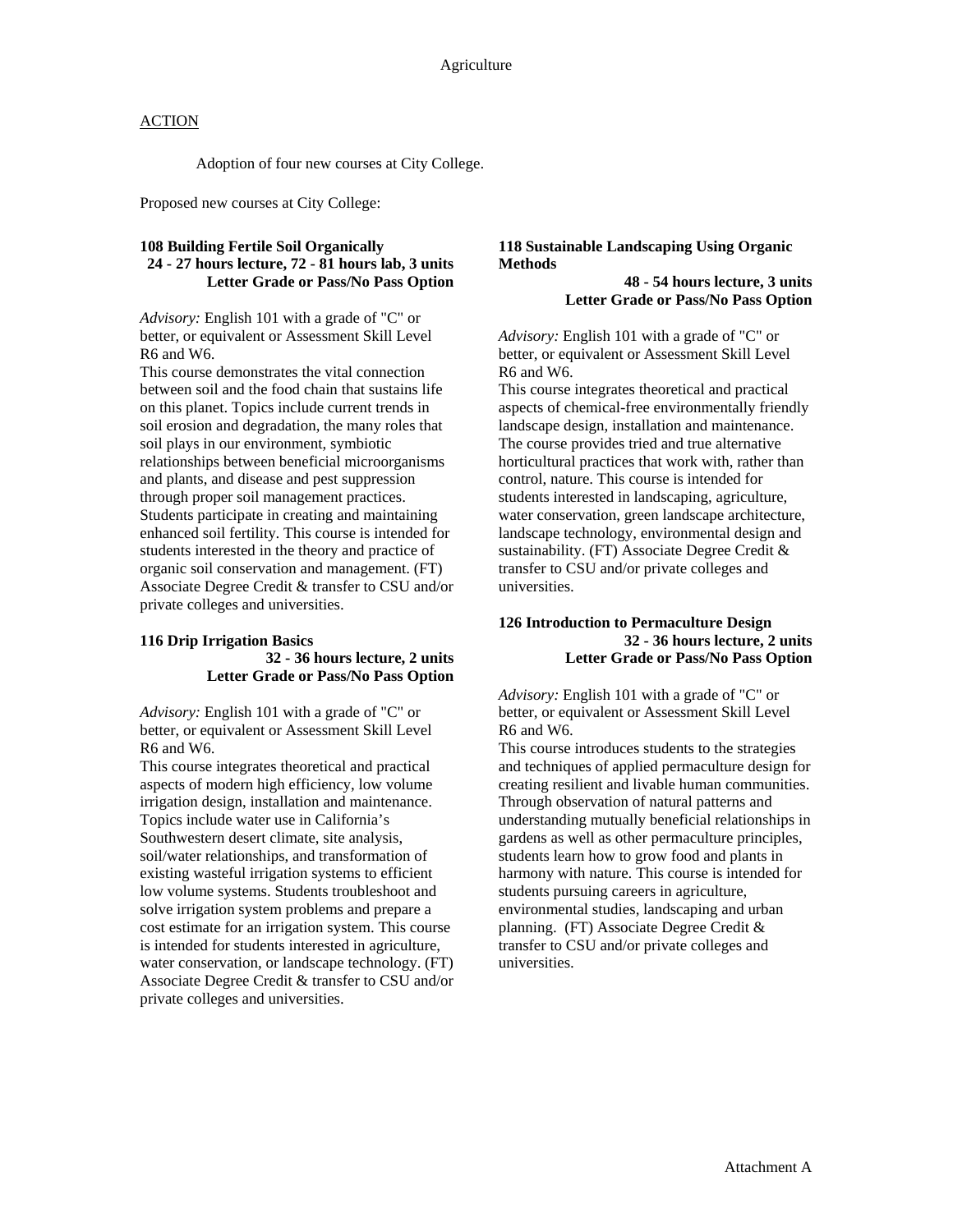Adoption of a course reactivation at Mesa College.

Proposed course reactivation at Mesa College:

### **202 Fourth Course in Mandarin Chinese 80 - 90 hours lecture, 5 units Grade Only**

*Prerequisite:* Chinese 201 with a grade of "C" or better, or equivalent.

This intermediate-advanced level study of Mandarin Chinese is the fourth course in the Chinese language sequence. Students use increasingly complex Mandarin language structures and vocabulary to listen, speak, read and write at the intermediate-advanced level. This course is intended for students who have completed the third course in the Chinese language sequence and who are planning on majoring in Chinese or are interested in learning Chinese for their personal enrichment. (FT) Associate Degree Credit & transfer to CSU and/or private colleges and universities.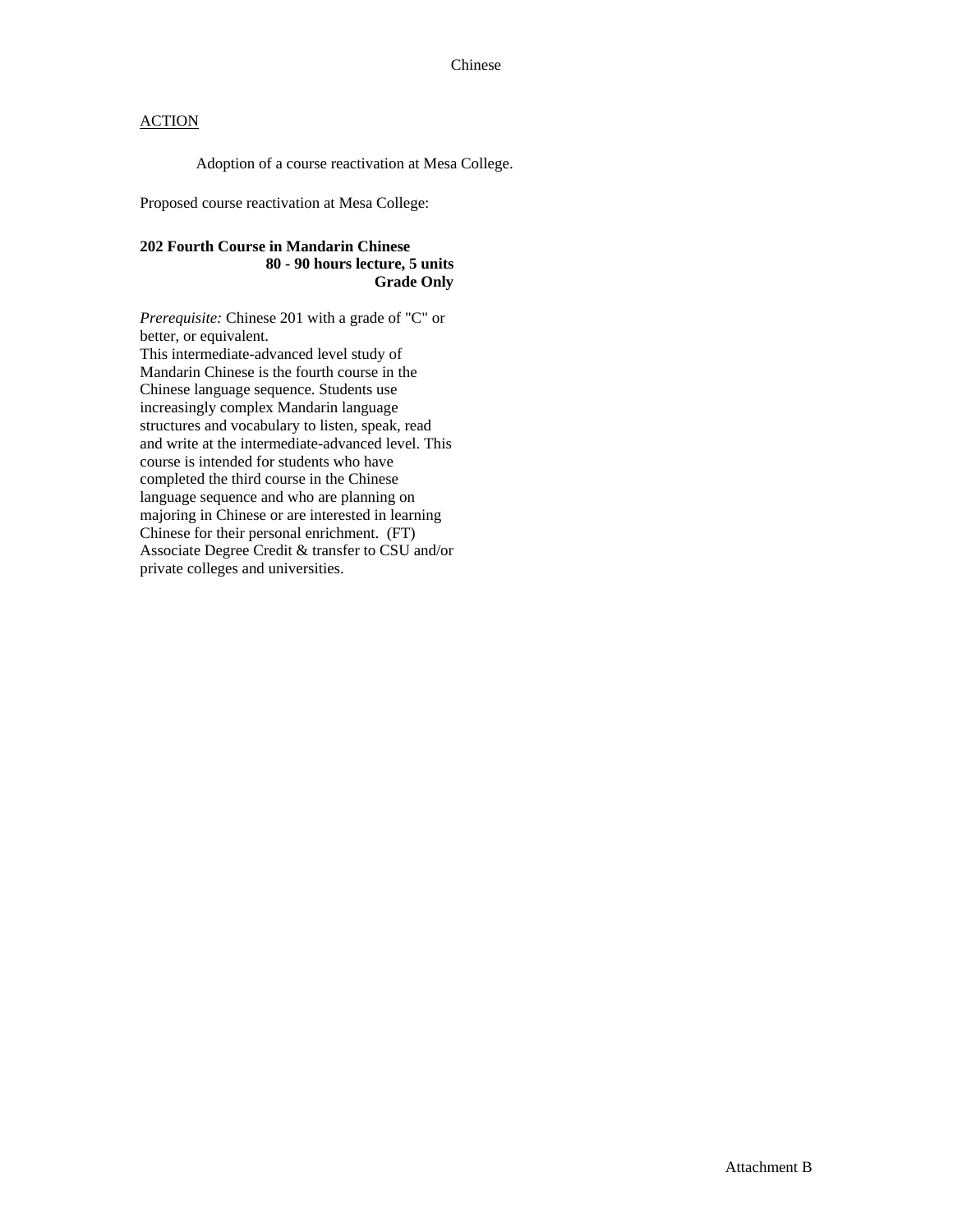Adoption of two new courses at Miramar College.

Proposed new courses at Miramar College:

#### **101 Heavy Duty Truck, Advanced Transportation, Equipment Preventive Maintenance and Inspections 16 - 18 hours lecture, 48 - 54 hours lab, 2 units Grade Only**

*Corequisite: Completion of or concurrent enrollment in:* Diesel Technology 100 with a grade of "C" or better, or equivalent. This course covers the fundamental skills necessary for preventive maintenance on trucks and other heavy-duty equipment. Students learn to perform inspection and maintenance procedures on heavy duty trucks, alternative fueled trucks, heavy equipment. Topics include theory of maintenance practices, industry related Material Safety Data Sheets (MSDS) and hazardous materials (HAZMAT) documentation, California Biannual Inspection of Terminal (B.I.T.), heavy-duty shop tools and equipment usage, and service literature usage. This course is designed for students interested in the commerical diesel and alternative fuel industry. (FT) Associate Degree Credit & transfer to CSU and/or private colleges and universities.

#### **131 Alternative-Fueled Engine Overhaul 48 - 54 hours lecture, 48 - 54 hours lab, 4 units Grade Only**

*Corequisite: Completion of or concurrent enrollment in:* Diesel Technology 100 with a grade of "C" or better, or equivalent. This course covers the fundamental skills necessary to perform major overhaul operations on alternative-fueled engines. Topics include theory of operation, construction and application, and use of repair shop tools and equipment associated with large bore alternative-fueled engines. This course is designed for students who have prior experience in the diesel industry. (FT) Associate Degree Credit & transfer to CSU and/or private colleges and universities.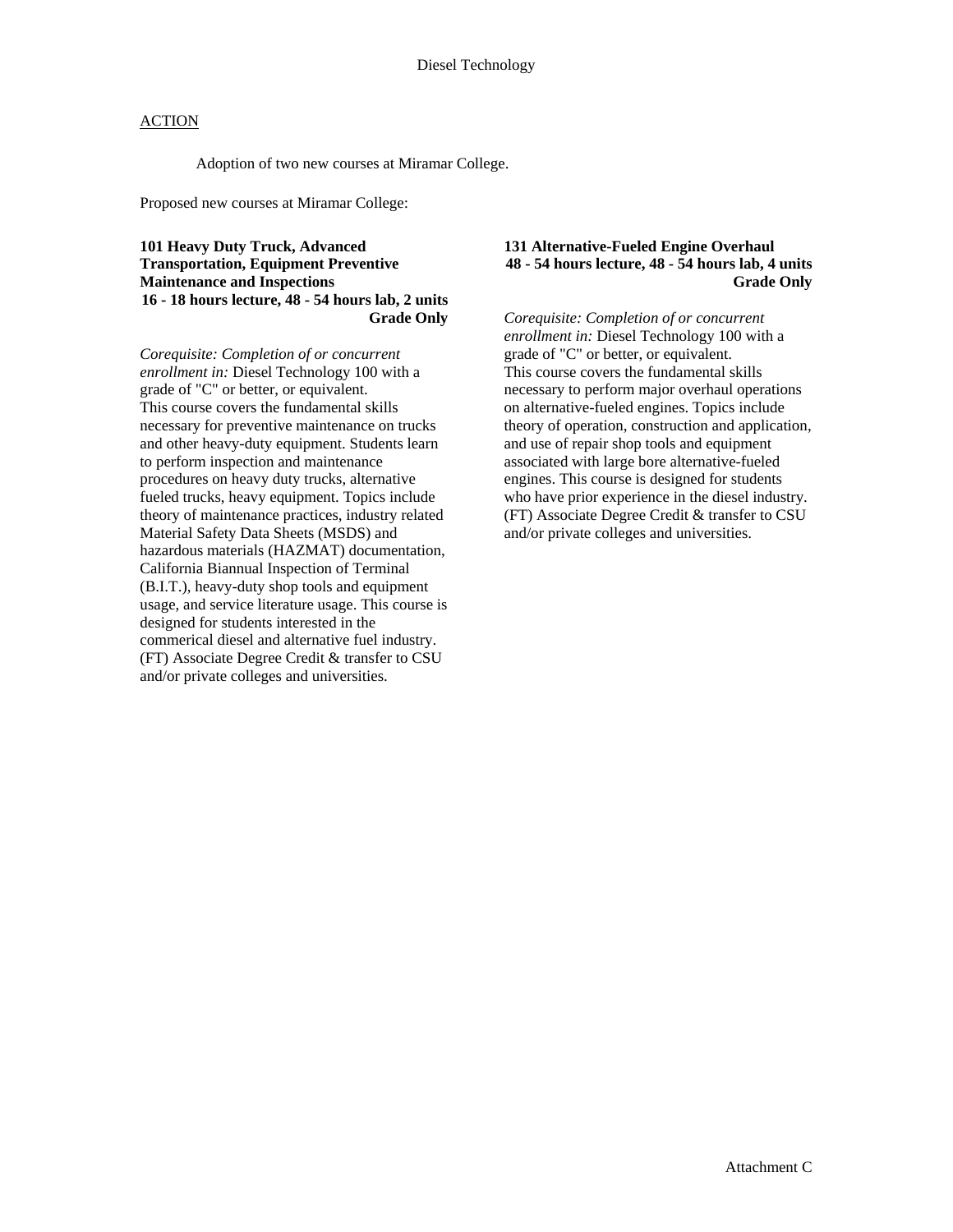Adoption of a new course at City College.

Proposed new course at City College:

#### **250 Field Experience in Futures Studies 16 - 54 hours lecture, 32 - 108 hours other, 1-3 units Grade Only**

*Prerequisite:* Futures Studies 101 with a grade of "C" or better, or equivalent.

*Advisory:* English 101 with a grade of "C" or better, or equivalent or Assessment Skill Level R6 and W6.

Students in this course develop and implement field experience projects under the supervision of college faculty. In cooperation with the staff of community organizations and agencies, students design these projects to assist the college's neighborhood communities. Students gain hands-on experience in project planning, development, implementation and evaluation. Students meet regularly with faculty and peers to receive feedback, support and guidance in their community projects. This course may be repeated up to two times, but the total units earned may not exceed three units. This course is intended for students interested in Futures Studies. (FT) Associate Degree Credit & transfer to CSU and/or private colleges and universities.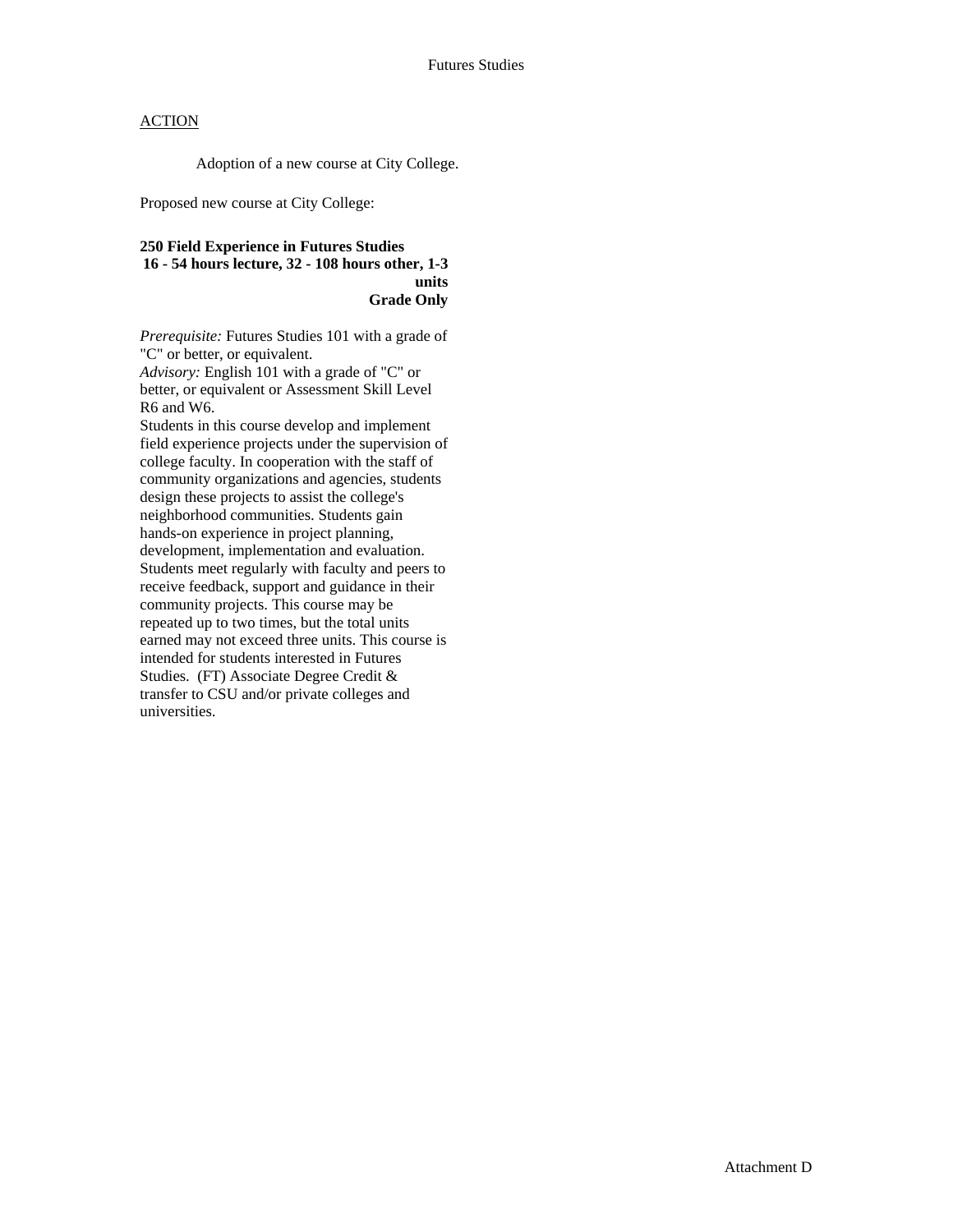Adoption of a new course at Miramar College.

Proposed new course at Miramar College:

### **100 Introduction to Homeland Security 48 - 54 hours lecture, 3 units Letter Grade or Pass/No Pass Option**

*Advisory:* English 48 and English 49 with a grade of "C" or better, or equivalent or Assessment Skill Level R5 and W5.

This course introduces the structure, organization and components of the Department of Homeland Security. Students examine the importance of the agencies associated with Homeland Security and their interrelated duties and relationships. Other topics include significant historical events; state, national, and international law; and contemporary threats. This course is intended for students employed or seeking employment with the Department of Homeland Security as well as anyone interested in the role of Homeland Security in U.S. government. (FT) Associate Degree Credit & transfer to CSU and/or private colleges and universities.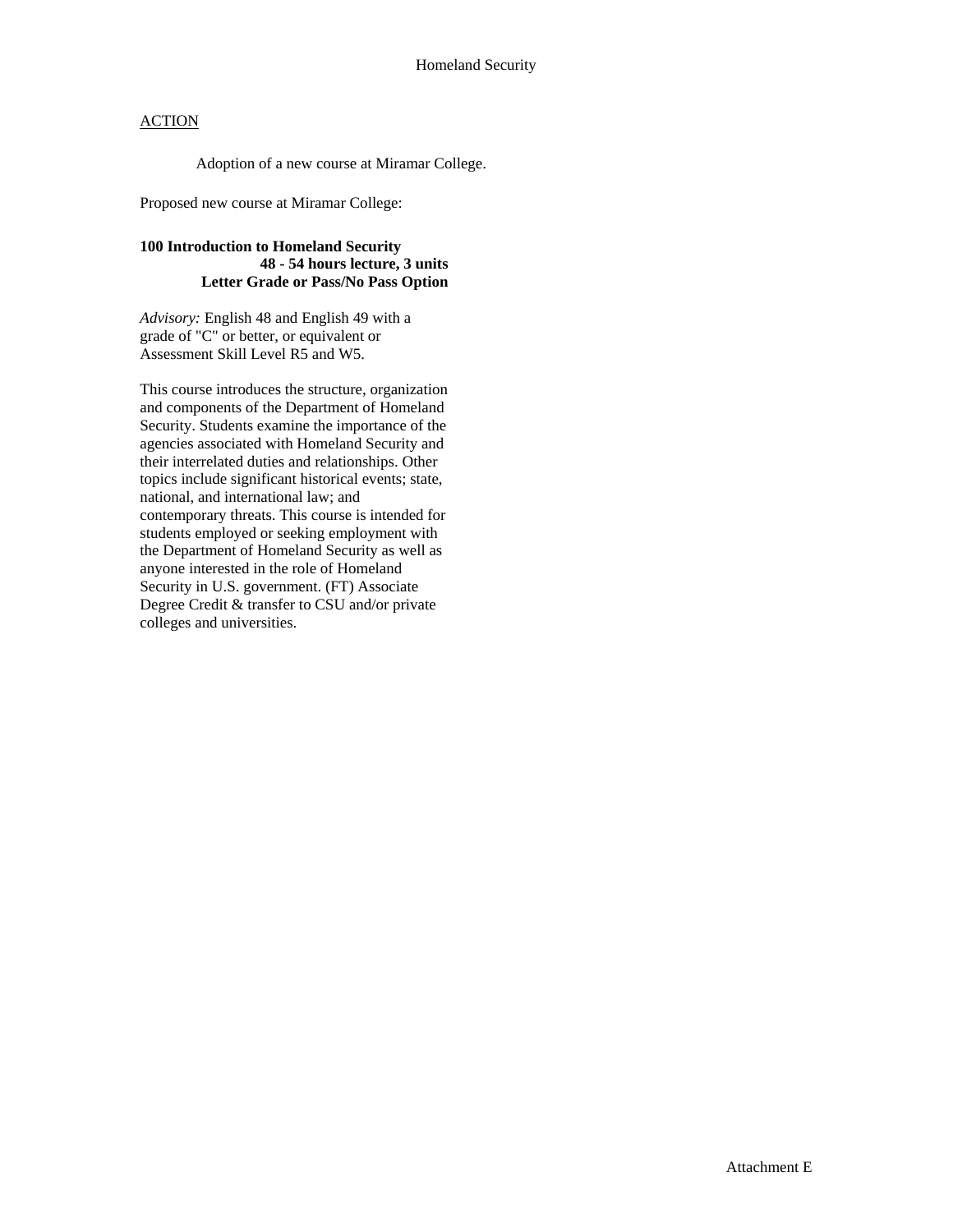Adoption of five course deactivations at City College.

Proposed course deactivations at City College (no longer active at any college):

#### **44 Supervised Tutoring**

**0 units No Grade** 

**Grade Only** 

This course is designed to prepare the student to succeed in the corequisite and subsequent subject matter courses. This course may be taken four times with a different corequisite subject matter course. College noncredit course.

#### **101A Basic Computer Systems Maintenance, Support, and Applications 32 - 36 hours lecture, 48 - 54 hours lab, 3 units**

This course focuses on computer hardware and software and their application to engineering and maintenance. Students become computer literate as well as learn how to support, maintain, upgrade and do basic hardware and software troubleshooting, and use the computer for engineering problem-solving and documentation using spreadsheets and database software, word processors, and applications packages. Additional areas addressed within this course are software-licensing requirements, use of the Internet and manufacturer's computer bulletin boards to download software updates and technical specifications. (FT) Associate Degree Credit & transfer to CSU and/or private colleges and universities.

#### **104A Applied C Programming for Technology 32 - 36 hours lecture, 48 - 54 hours lab, 3 units Grade Only**

*Prerequisite:* Mathematics 181 with a grade of "C" or better, or equivalent. This is an introduction to structured programming using ANSI C, which is used in engineering technology. Programming problems applicable to engineering technology, physics, and mathematics are used to develop and illustrate the structures of the C programming language. Topics include data types, operators, functions, input/output operations, decision statements, loop structures, recursion, pointers, arrays, strings, and binary I/Q operations. (FT) Associate Degree Credit & transfer to CSU and/or private colleges and universities.

#### **120C Basic Physics for Technical Applications III**

**48 - 54 hours lecture, 48 - 54 hours lab, 4 units Grade Only** 

*Prerequisite:* Mecomtronics 120B and Mathematics 183, each with a grade of "C" or better, or equivalent.

*Corequisite:* Mathematics 184.

This course is the third course in a three-course sequence in technical science and physics and is intended for students enrolled in the Engineering Technology/Mecomtronics program. \par This course presents the tools that are used in technical applications. The topics of study include the electric fields, electric potential, circuit elements, DC and AC circuit analysis, magnetic field, electromagnetism, geometric and physical optics, the special theory of relativity, discoveries in modern physics and an introduction to quantum mechanics. Emphasis is placed on the conceptual and computational principles of physics and experimental studies that demonstrate the use of the equations discussed in the theory. Analytical reading and problem solving are required for success in this course. (FT) Associate Degree Credit & transfer to CSU and/or private colleges and universities. CSU General Education.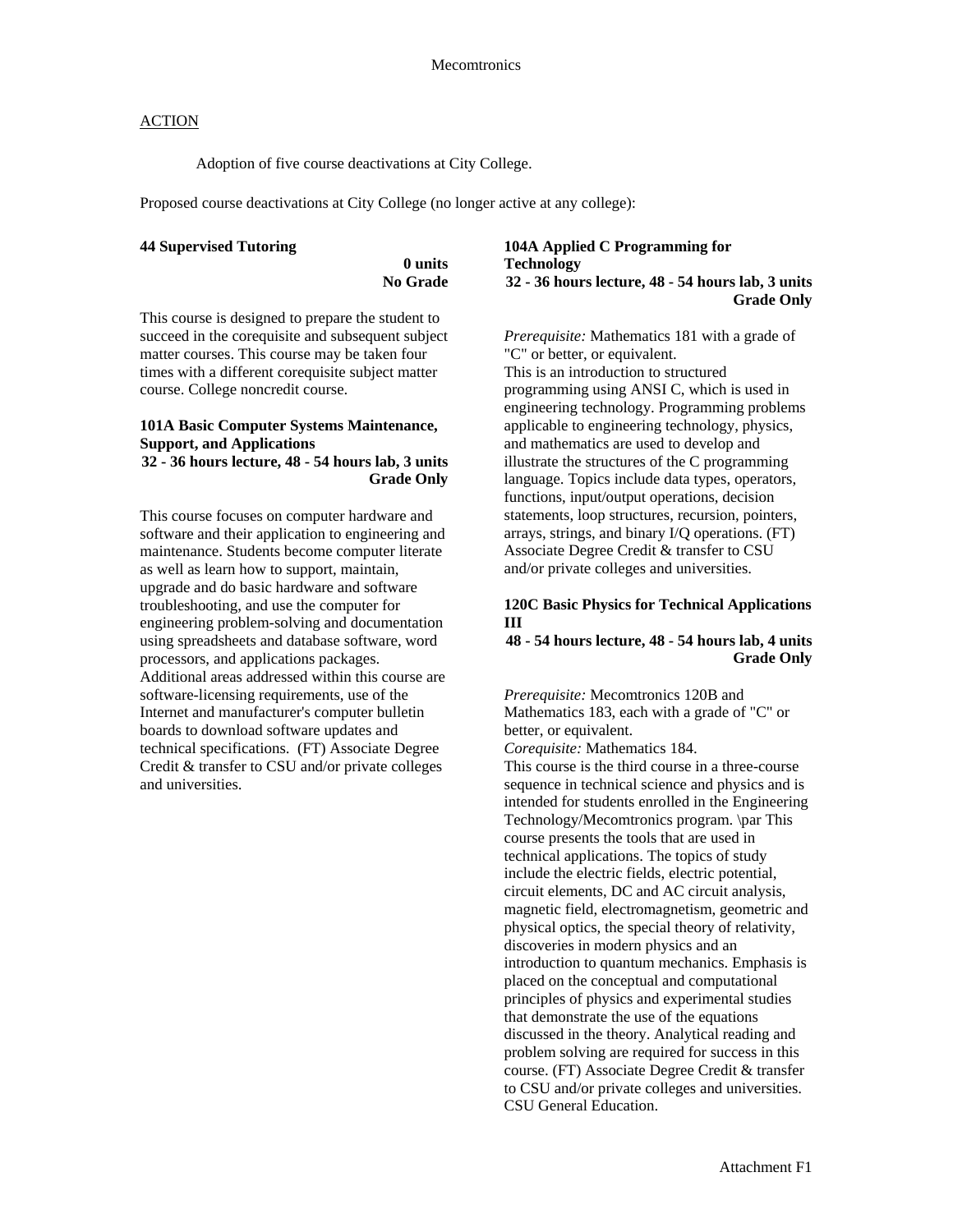### **204A Industrial Electronics 48 - 54 hours lecture, 48 - 54 hours lab, 4 units Grade Only**

*Prerequisite:* Mecomtronics 201A, 202A and Mathematics 183, each with a grade of "C" or better, or equivalent.

This is a capstone course for the Engineering Technology/Mecomtronics program and introduces the fundamentals of industrial electronics as well as provides an environment in which students in this program use a combination of skills in a major project. Modern industrial electronics and control devices are introduced through various activities. Topics include but are not limited to logic controllers, thyristers, opto-electronic devices, and motors. This course is intended solely for students enrolled in the fourth semester of the Engineering Technology/Mecomtronics program. (FT) Associate Degree Credit & transfer to CSU and/or private colleges and universities.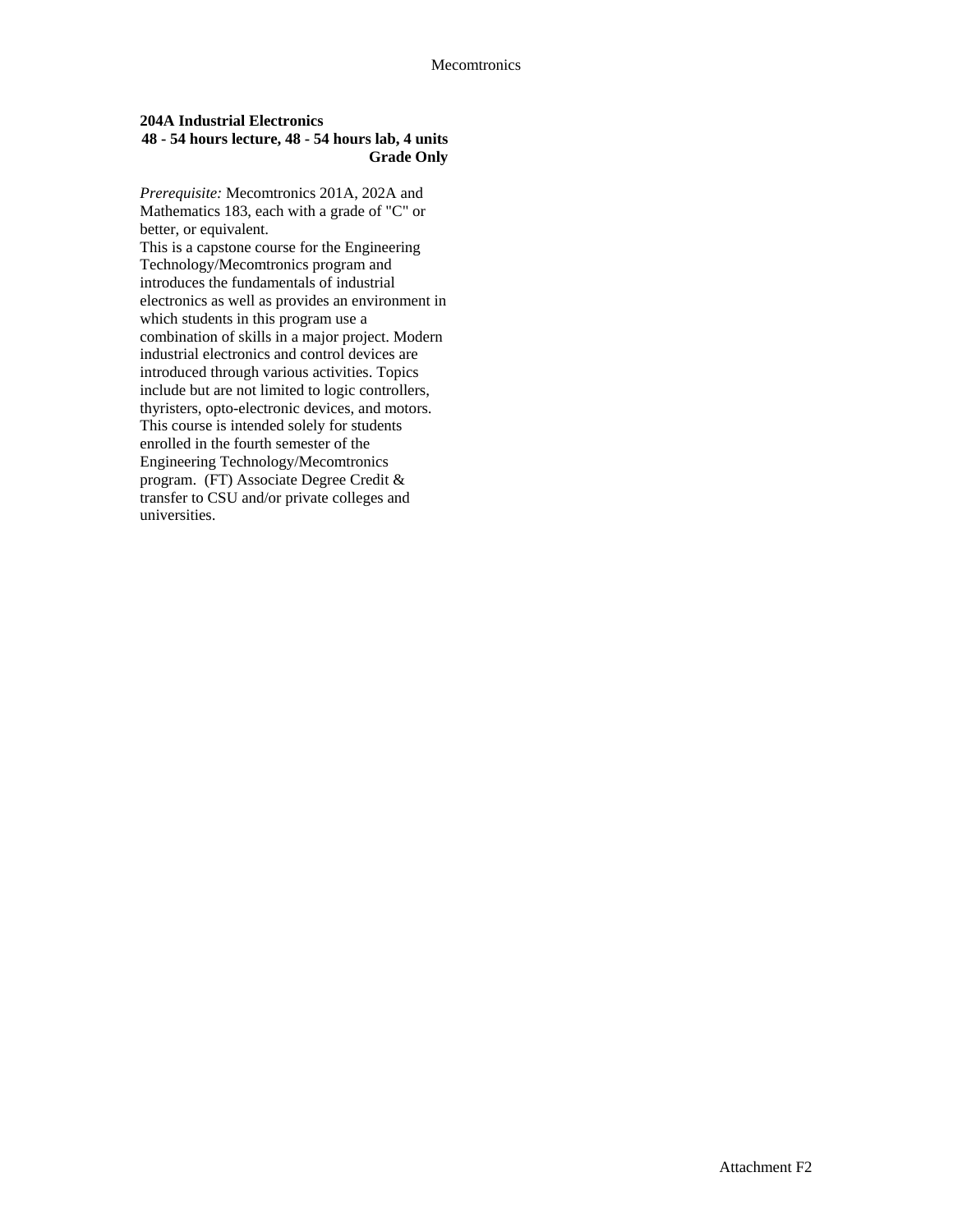Adoption of two new courses at Mesa College.

Proposed new courses at Mesa College:

### **85 Fluoroscopy and Radiation Safety 40 - 45 hours lecture, 2.5 units Grade Only**

*Corequisite:* Radiologic Technology 85L. *Corequisite: Completion of or concurrent enrollment in:* Radiologic Technology 220 and 230, each with a grade of "C" or better, or equivalent.

Topics include California state-approved curriculum to satisfy the didactic educational requirements for a California fluoroscopy permit. A minimum of forty (40) hours of lecture will include topics such as fluoroscopy regulations and radiation safety, fluoroscopic equipment, image intensifiers, closed-circuit equipment, image recording and image recording equipment, special fluoroscopic equipment, mobile image intensified units, anatomy and physiology of the eye and three-dimensional and radiologic anatomy. This is an advanced course in fluoroscopy and radiation protection for radiologic technology students. (FT) Associate Degree Credit only and not Transferable.

#### **85L Fluoroscopy and Radiation Safety Laboratory**

**48 - 54 hours lab, 1 unit Grade Only** 

*Corequisite:* Radiologic Technology 85. *Corequisite: Completion of or concurrent enrollment in:* Radiologic Technology 220 and 230, each with a grade of "C" or better, or equivalent.

Activities include California state-mandated curriculum to satisfy the laboratory educational requirements for 1) general diagnostic radiologic technology (minimum of 25 hours), and 2) California fluoroscopy permit (minimum of 15 hours). Laboratory activities will include, but not be limited to, 1) methods and safe practices to reduce radiation doses to patients and personnel in general and fluoroscopic procedures, 2) general and fluoroscopic image quality and recording, and 3) quality control procedures. This is an advanced laboratory course in fluoroscopy and radiation protection for radiologic technology students. (FT) Associate Degree Credit only and not Transferable.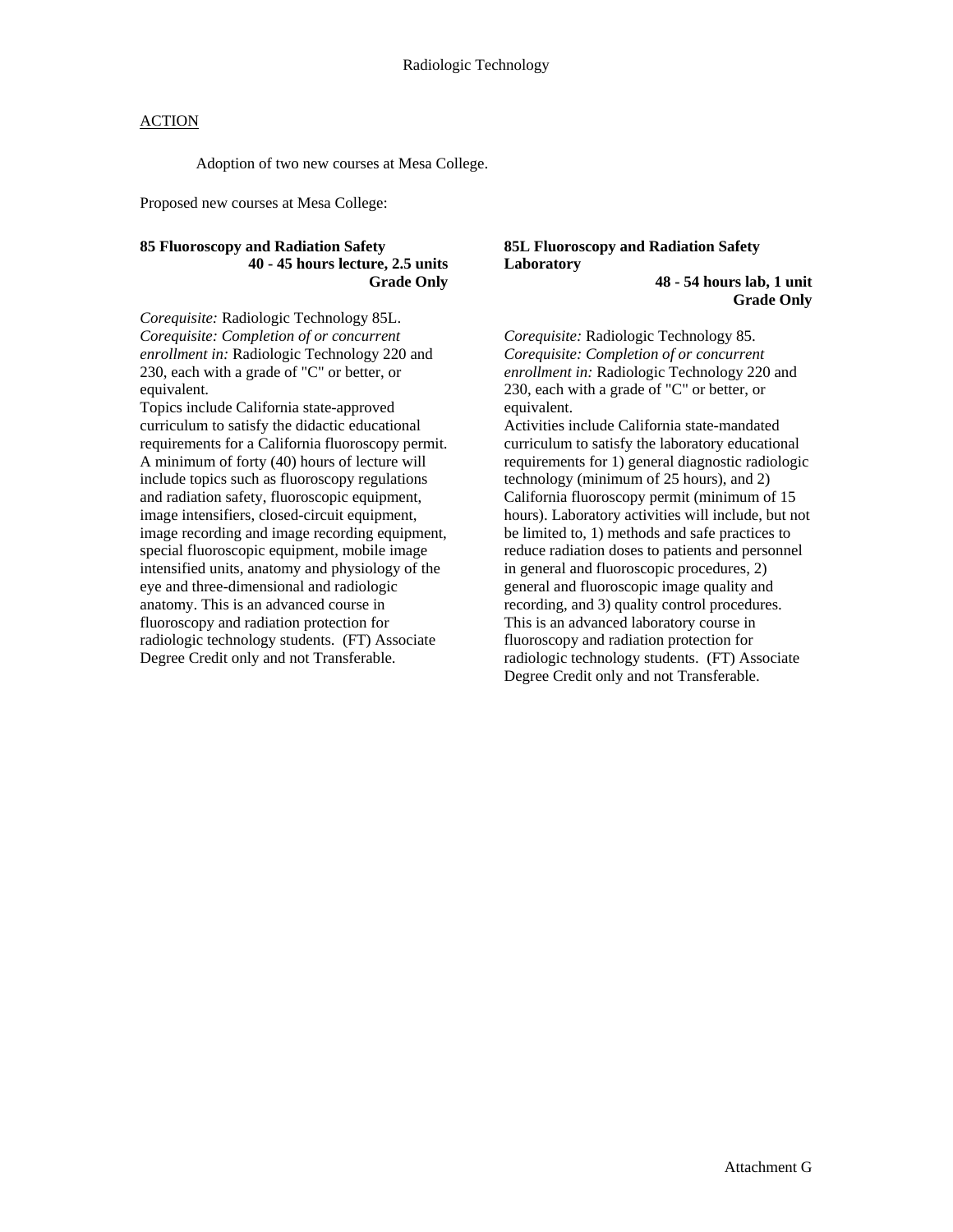Adoption of a new program at Mesa College.

Proposed new program at Mesa College:

# **Associate in Arts Degree Chinese**

| <b>Courses Required for the Major:</b>       | <b>Units</b> |
|----------------------------------------------|--------------|
| CHIN 101 First Course in Mandarin Chinese 5  |              |
| CHIN 102 Second Course in Mandarin Chinese 5 |              |
| CHIN 201 Third Course in Mandarin Chinese 5  |              |
| CHIN 202 Fourth Course in Mandarin Chinese 5 |              |
| CHIN 210 Conversation and Composition in     |              |
|                                              |              |
| CHIN 211 Conversation and Composition in     |              |
|                                              |              |
| Total Units $= 26$                           |              |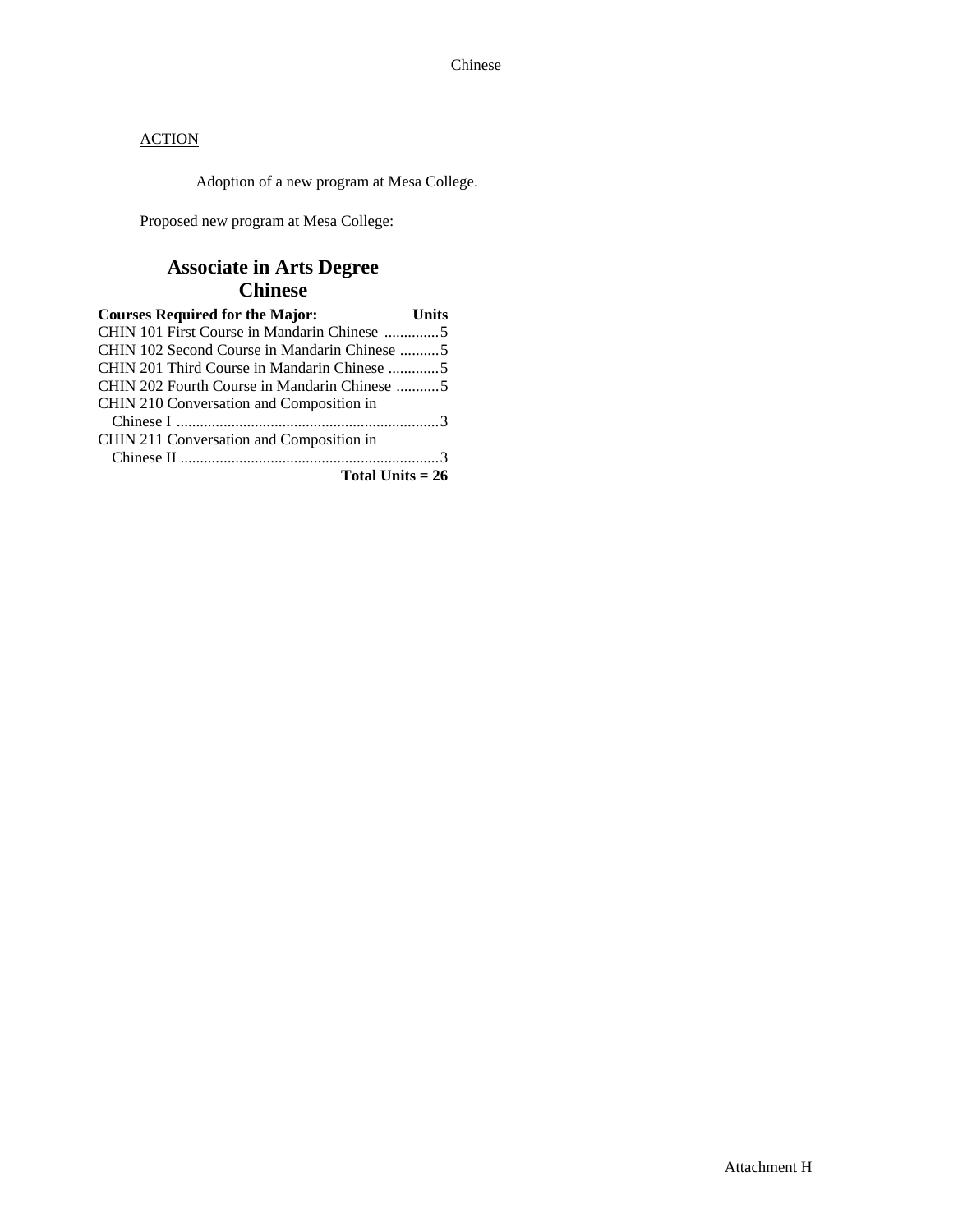Adoption of a two program revisions at City College.

Proposed program revisions at City College:

# **Certificate of Achievement Legal Administrative Assistant**

| <b>Courses Required for the Major:</b>                  | Units |
|---------------------------------------------------------|-------|
| CBTE 101 Keyboarding for Computers or                   |       |
| CBTE 095 Keyboarding/Typing Speed Development. 1        |       |
| CBTE 114 Introduction to Microsoft Windows 1            |       |
|                                                         |       |
| CBTE 122 Intermediate Microsoft Word 3                  |       |
|                                                         |       |
|                                                         |       |
|                                                         |       |
|                                                         |       |
| LEGL 100A Introduction to Paralegalism 1                |       |
|                                                         |       |
| LEGL 110 Legal Writing & Communications 3               |       |
|                                                         |       |
| BUSE 119 Business Communications 3                      |       |
| <b>BUSE 140 Business Law and the Legal Environment3</b> |       |
| CBTE 210 Computers in Business or                       |       |
|                                                         |       |
| Total Units $=$ 30                                      |       |

# **Associate in Science Degree Legal Administrative Assistant**

| <b>Courses Required for the Major:</b>            | ∐nits |
|---------------------------------------------------|-------|
| CBTE 101 Keyboarding for Computers or             |       |
| CBTE 095 Keyboarding/Typing Speed Development  1  |       |
|                                                   |       |
|                                                   |       |
|                                                   |       |
|                                                   |       |
|                                                   |       |
|                                                   |       |
|                                                   |       |
|                                                   |       |
|                                                   |       |
|                                                   |       |
| LEGL 110 Legal Writing & Communications 3         |       |
|                                                   |       |
|                                                   |       |
| BUSE 140 Business Law and the Legal Environment 3 |       |
| CBTE 210 Computers in Business or                 |       |
|                                                   |       |
| Total Units $= 32$                                |       |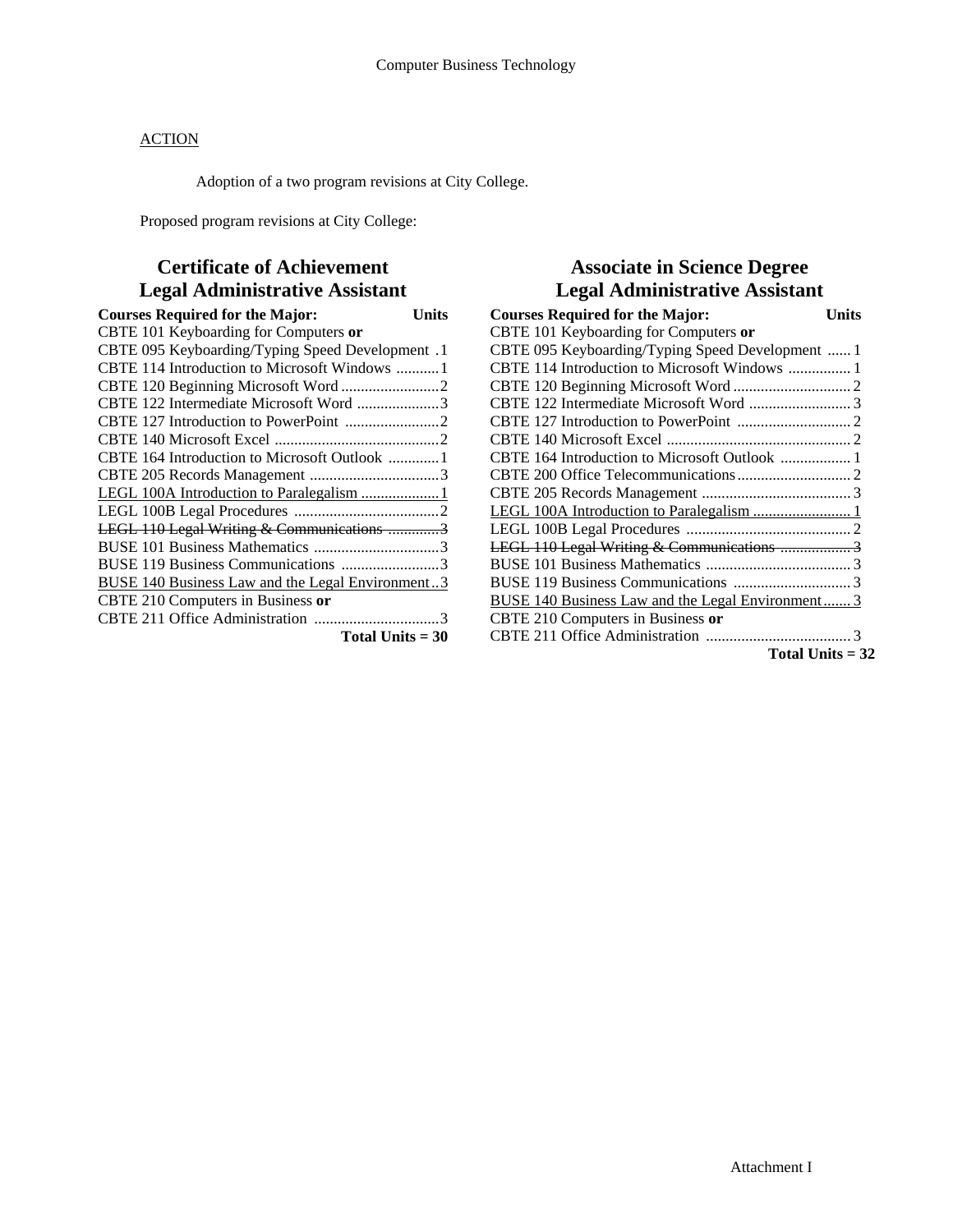### Diesel Technology

Pursuant to Section 78016 of the Education Code, the following is a program review summary: Heavy Equipment Powertrains Program

| $\mathsf{A}$ .                                                        |  | Labor Market Information <sup>1</sup> : | The annual average number of persons employed in the Heavy<br>Equipment Powertrains program area is 13,100 in San Diego<br>County in the 2006 Employment year. Approximately 2,400 new<br>job openings are projected through 2016. |
|-----------------------------------------------------------------------|--|-----------------------------------------|------------------------------------------------------------------------------------------------------------------------------------------------------------------------------------------------------------------------------------|
| <b>B</b> .                                                            |  | Duplication <sup>2</sup> :              | None.                                                                                                                                                                                                                              |
| C.                                                                    |  | Effectiveness <sup>3</sup> :            | Program Area OR the projected enrollment 225 students for the<br>2010-2011 year in a New Program area.                                                                                                                             |
| Information was obtained from the Miramar College Research Committee. |  |                                         |                                                                                                                                                                                                                                    |

- 2. Information was obtained from the Miramar College Research Committee.
- 3. Information was obtained from Miramar College Research Committee.

### **ACTION**

Adoption of a new program at Miramar College.

Proposed new program at Miramar College:

## **Certificate of Performance Heavy Equipment Powertrains**

| <b>Courses Required for the Major:</b>       |
|----------------------------------------------|
| DIES 100 Introduction to Diesel Technology 2 |
| DIES 105 Measuring Tools and Applied         |
|                                              |
| DIES 210 Brakes, Final Drives and Steering   |
|                                              |
|                                              |
| DIES 230 Heavy Equipment Transmissions 3     |
| Total Units $= 13$                           |